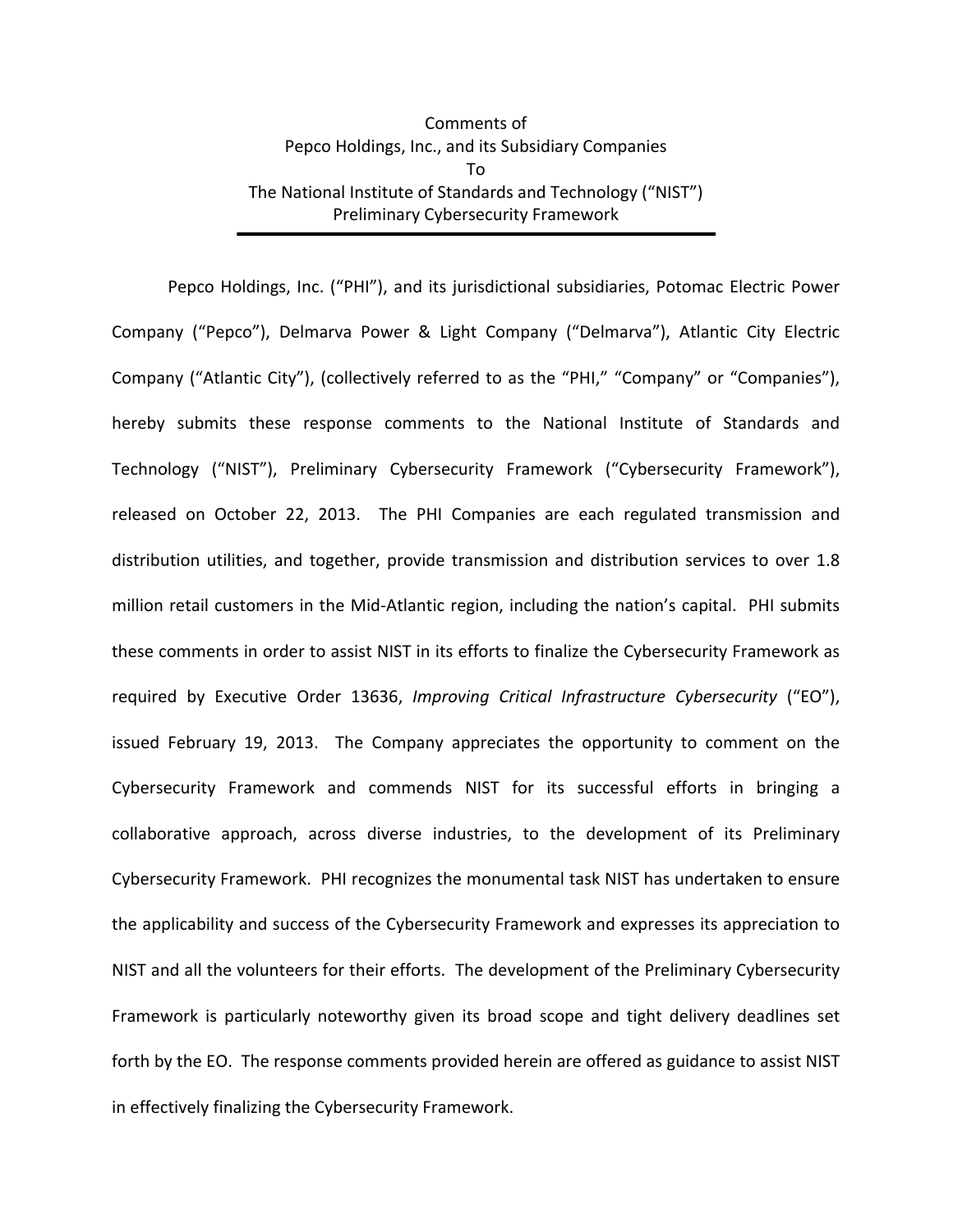At the outset, PHI joins in and supports the thorough and well-reasoned comments submitted by the Edison Electric Institute ("EEI") and Utilities Telecom Council ("UTC"). As EEI's comments are thorough, PHI will not repeat them, but submits these additional comments to highlight certain matters we wish to emphasize.

## **I. With certain clarifications to its scope, the NIST Cybersecurity Framework approach adequately identifies outcomes that strengthen cybersecurity to appropriately integrate cybersecurity risk into business risk.**

By proposing a foundation for organizations to identify their respective risks and objectively assess the capability and maturity of their cybersecurity processes and procedures, the Preliminary Cybersecurity Framework effectively defines outcomes that strengthen cybersecurity across multiple industries. It is essential, however, that the Framework's focus be on solely those organizations and their associated assets and systems that are essential to critical infrastructure functions which are key to the security of nation's economic, health, and safety. Accordingly, to provide needed clarity as to Framework's scope, a listing of the 16 critical sectors should be included in the Framework introductory as those within the Framework's scope. Language currently within the Framework Core that references, "business" purposes," "business needs," "business objectives," and other similar business-mission focus should be removed. To do otherwise suggests a scope that would reach beyond the critical infrastructure assets and systems, and divert organizations' limited resources to assessing assets and systems not vital to critical infrastructure cybersecurity. The appropriate definition of critical infrastructure, as set forth in the Framework is, "[S]ystems and assets, whether physical or virtual, so vital to the United States that the incapacity or destruction of such

2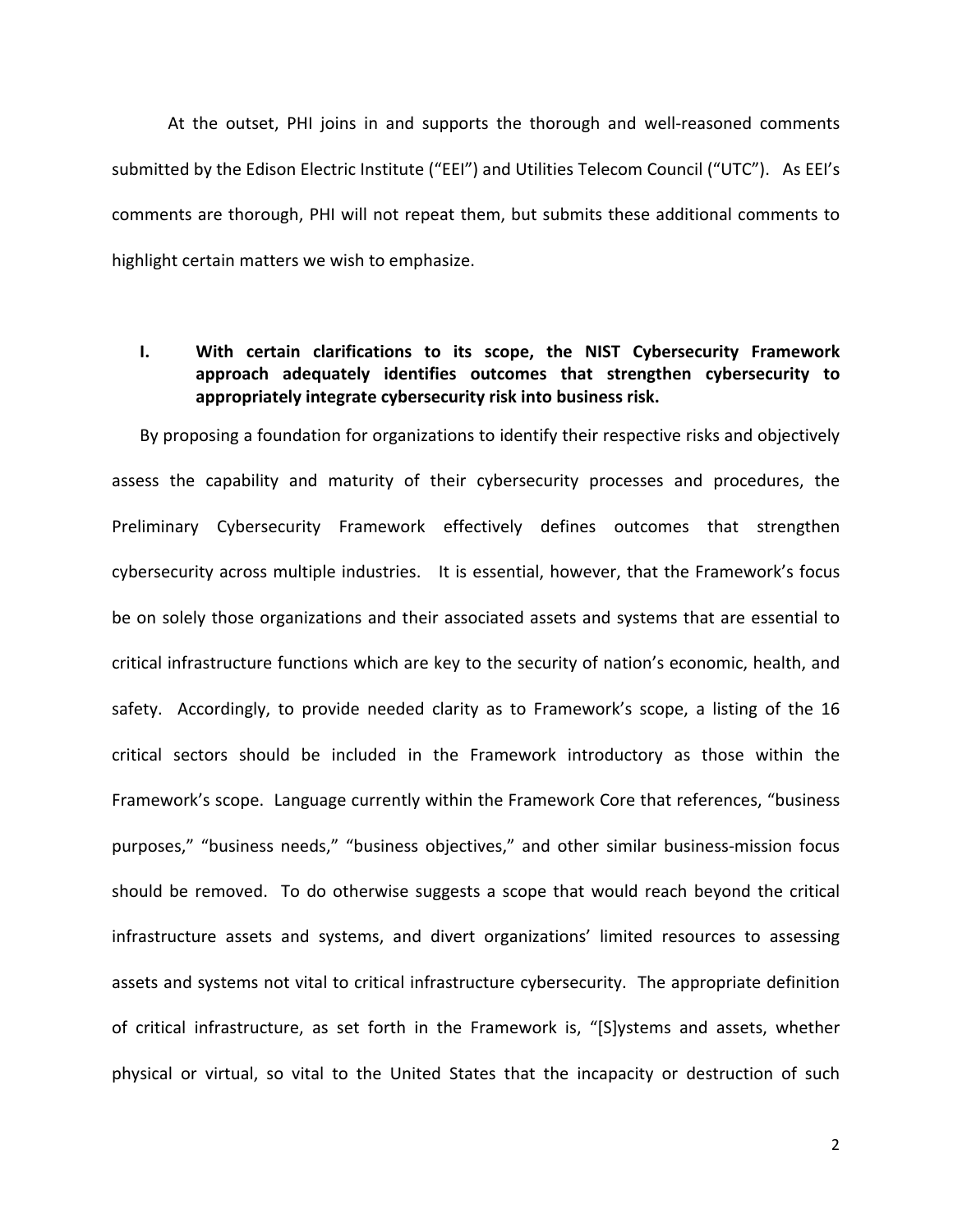systems and assets would have a debilitating impact on cybersecurity, national economic security, national public health or safety, or any combination of those matters" (EO 13636 Sec. 2). Therefore, only those businesses with systems and assets critical to the national economy, health, safety and security should be within Framework's focus.

## **II. The Framework provides sufficient guidance and resources to aid diverse businesses in assessing cybersecurity risks while maintaining use flexibility.**

NIST's Cybersecurity Framework is balanced and adaptive which affords critical infrastructure the flexibility to use appropriate tools and technologies to achieve desired outcomes as described in the Framework's Core. However, the definition of "Framework adoption," has not reached general agreement. Without a clear and generally understood definition of what it means to "adopt" the Framework, ready application of it by sector organizations can be slowed. The proposed definition should be clear and straightforward and easily applied across business sectors. Accordingly, we recommend that NIST simplify the adoption definition to an organization adopts the framework, "when it voluntarily uses the framework as a part of its risk management process."

The finalized Framework should remain adaptive in order for diverse industries critical to the nation's economic security, health and safety to effectively apply the Core and its Subcategories to their specific industries. The Framework in its current state is practical and useful. The goal moving forward will be to continue to permit adaptability in the application of the Framework tools within an environment with ever changing challenges. In order to achieve this, the Framework will need to be maintained, updated and challenged. We therefore recommend a continuation of a collaborative industry approach, as adopted by NIST in the

3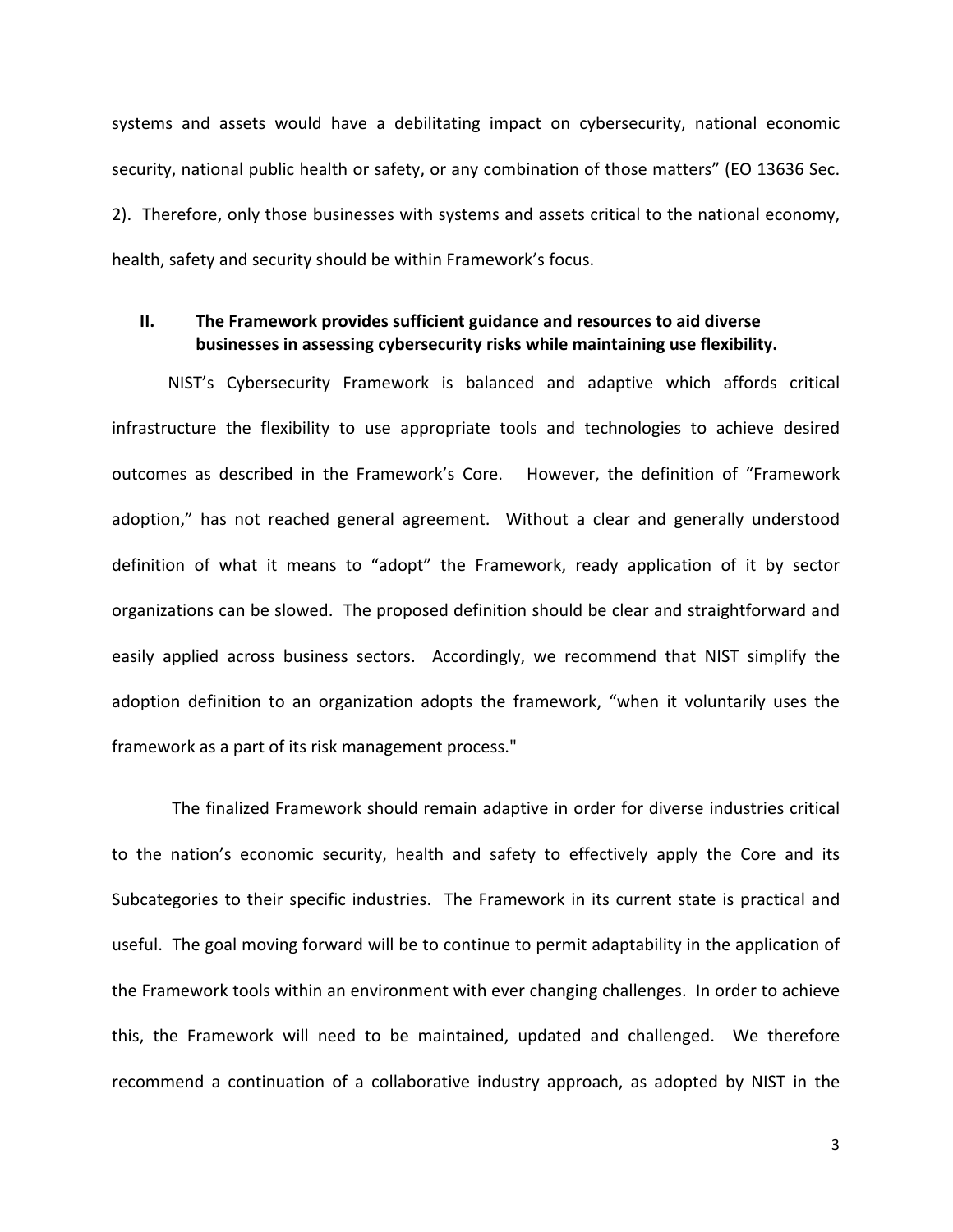development of the Preliminary Cybersecurity Framework, to ensure that future changes and updates to the Framework provide adaptability across industries.

The Framework's risk-based approach is sound. Deployment of a risk-based management process appropriately begins with an assessment of cyber risks, and then a prioritization of those risks that lead into a development of responsive actions to address the risks identified via the implementation of effective cybersecurity practices. The Framework's risk-based approach enables decision makers to evaluate their cyber risk and make informed decisions. Further, the approach allows organizations to leverage practices that maximize the use of resources to reduce risk, while enabling each organization to advance its cybersecurity management in a manner that is cost-effective and tailored to the industry and readiness needs of the organization implementing the practice. PHI complies with mandatory cybersecurity requirements and appropriate voluntary guidelines developed through federal and private entities partnerships. While these existing requirements and guidelines provide comprehensive guidance to electricity asset owners and operators to assess, develop, and improve cybersecurity capabilities, the Framework's risk-based approach can be integrated into current activities without disrupting the practices already established.

The Framework's Tiers provide a potential tool for senior executives and boards to better understand the current security level of their organization; however, the Tiers fail to provide the intended opportunity for increased understanding of cybersecurity risks and mitigation methods because of the confusion created by the introduction of an additional, and materially different, maturity model approach. The Framework Tiers' use of terminology within its categories and subcategories are inconsistent and do not translate to the maturity models

4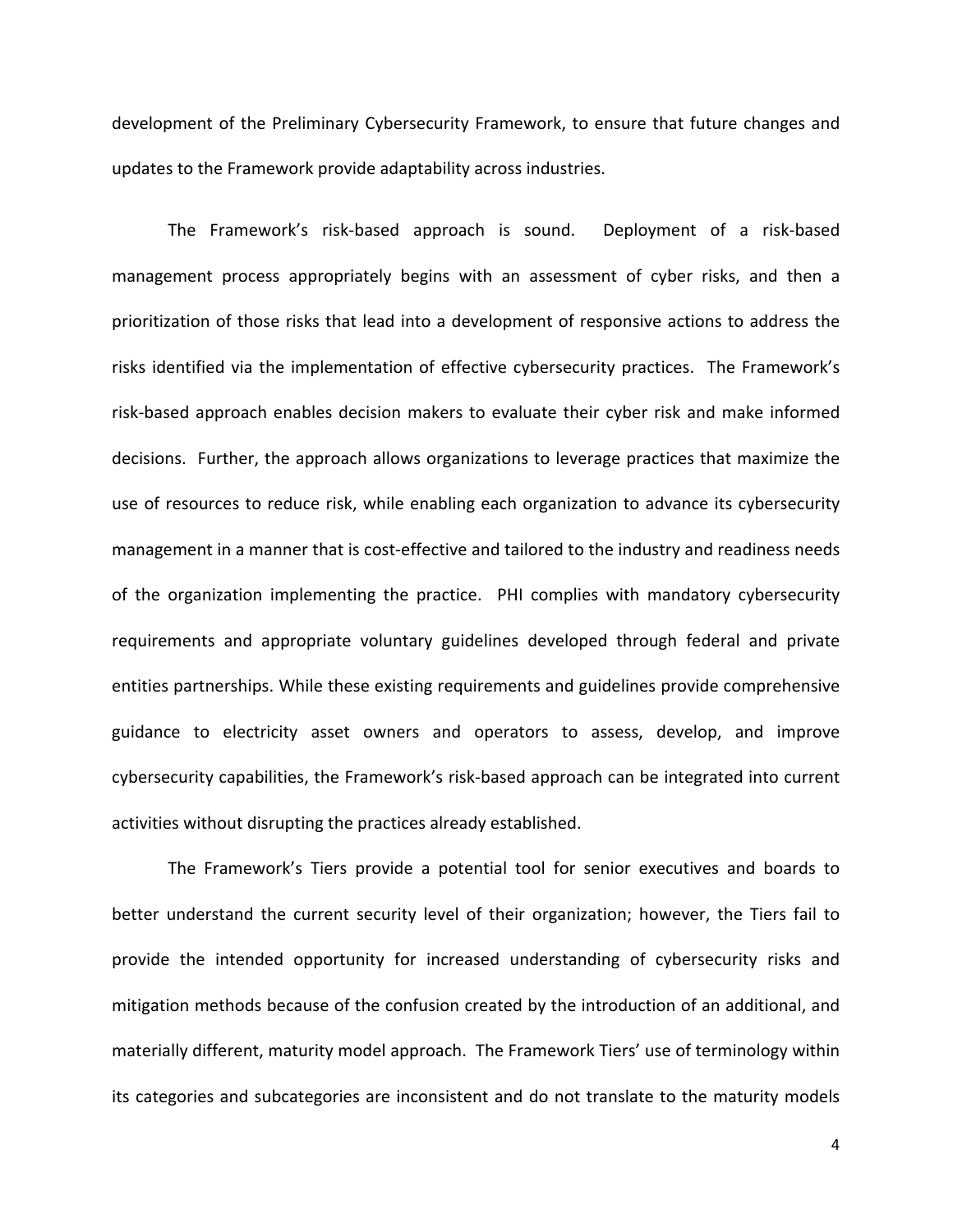adopted in the energy sector's use management practices. Specifically, the Tiers' terms do not translate easily to the functions, categories and subcategories provided in the Electricity Subsector Cybersecurity Capability Maturity Model (ES-C2M2). For example, the ES-C2M2 provides ratings in the categories of "not implemented, partially implemented, largely implemented, and fully implemented," scoring based on Mil 0-3<sup>1</sup>.

|      | 2. Manage Cybersecurity Risk |                                                                                                                              |    | <b>Common Practices</b>                                                                                |  |
|------|------------------------------|------------------------------------------------------------------------------------------------------------------------------|----|--------------------------------------------------------------------------------------------------------|--|
| MIL1 | a.<br>b.                     | Cybersecurity risks are identified<br>Identified risks are mitigated, accepted,<br>tolerated, or transferred                 | 1. | Initial practices are performed<br>but may be ad hoc                                                   |  |
| MIL2 | C.                           | Risk assessments are performed to<br>identify risks in accordance with the risk<br>management strategy                       |    | 1. Practices are documented<br>2. Stakeholders of the practice are<br>identified and involved          |  |
|      | d.<br>е.                     | Identified risks are documented<br>Identified risks are analyzed to prioritize<br>response activities in accordance with the |    | 3. Adequate resources are provided to<br>support the process (people, funding,<br>and tools            |  |
|      | f.                           | risk management strategy<br>Identified risks are monitored in accordance<br>with the risk management strategy                |    | 4. Standards and/or guidelines have been<br>identified to guide the implementation of<br>the practices |  |
|      | g.                           | A network (IT and/or OT) architecture is used<br>to support risk analysis                                                    |    |                                                                                                        |  |
| MIL3 | h.                           | The risk management program defines<br>and operates risk management policies<br>and procedures that implement the risk       |    | 1. Activities are guided by policies (or<br>other organizational directives) and<br>governance         |  |
|      | i.                           | management strategy<br>A current cybersecurity architecture is used                                                          |    | 2. Activities are periodically reviewed to<br>ensure they conform to policy                            |  |
|      |                              | to support risk analysis                                                                                                     |    | 3. Responsibility and authority for                                                                    |  |
|      | j.                           | A risk register (a structured repository of<br>identified risks) is used to support risk                                     |    | performing the practice is clearly<br>assigned to personnel                                            |  |
|      |                              | management                                                                                                                   |    | 4. Personnel performing the practice have<br>adequate skills and knowledge                             |  |

Table 1: Mapping of Common Practices to Domain-Specific Practices, Example: RISK domain

The varying language of the Framework and the ES-C2M2 model would create complexity that could potentially inhibit the electric sector's implementation and adoption of the Framework. Accordingly, such as the ES-C2M2, which already provides a proven implementation system,

<sup>&</sup>lt;sup>1</sup> MIL0: Incomplete, MIL1: Initiated, MIL2: Performed and MIL3: Managed.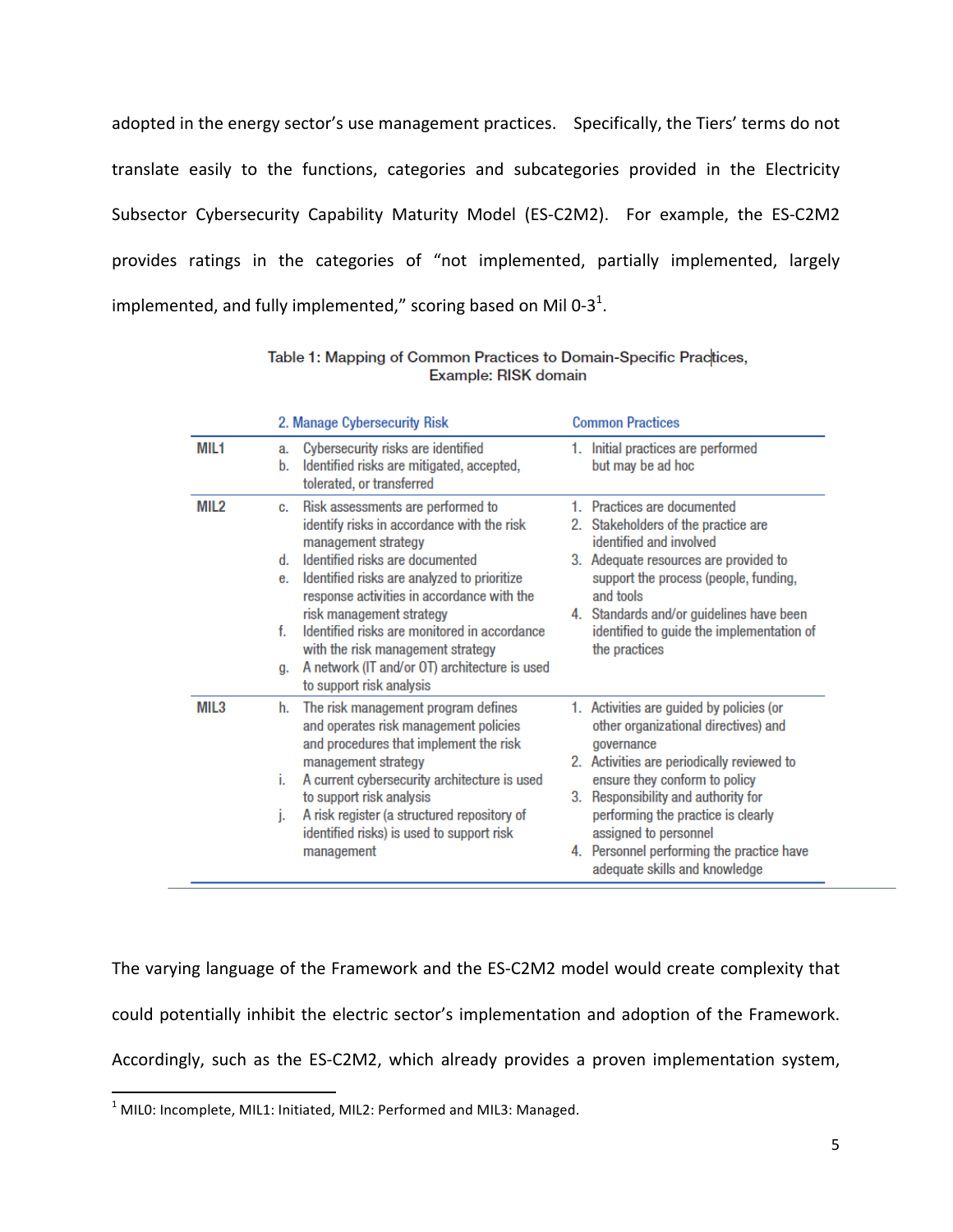PHI recommends that a common language be established among the Framework and such other industry models. 

## **III. The Framework approach generally provides specificity and guidance for** mitigating the impact of cybersecurity measures on privacy and civil liberties.

The Framework's proposed method for the protection of privacy and civil liberties for a cybersecurity program, as set forth in Appendix B, *Methodology to Protect Privacy and Civil Liberties for a Cybersecurity Program,* provides a sufficiently straightforward example and guidance on how an organization's practices and procedures can be effectively integrated to protect against the release of Personally Identifiable Information (PII) and data. The methodology, organized by Function and Category, is consistent with the Framework's Core. Section 7(c) of the Executive Order; however, specifies that, "[t]he Cybersecurity Framework shall include methodologies to identify and mitigate impacts of the Cybersecurity Framework and associated information security measures or controls on business confidentiality, and to protect individual privacy and individual liberties." It appears, however, that the focus of the Framework, as set forth in Appendix B, is to recommend independent privacy protections that are not directly related to protecting critical infrastructure. We believe to fulfill the mandate of the EO for the protection of individual privacies and liberties, the appropriate focus should be on outlining approaches that would limit the privacy impacts of the Framework. Furthermore, the Executive Order mandates that the Cybersecurity Framework, "incorporate voluntary consensus standards and industry best practices to the fullest extent possible" which is not fully addressed in the proposed Framework.

Appendix B can be improved by adoption of a more clear and actionable methodology. We note that Harriet Pearson has provided NIST with an alternative approach for the protection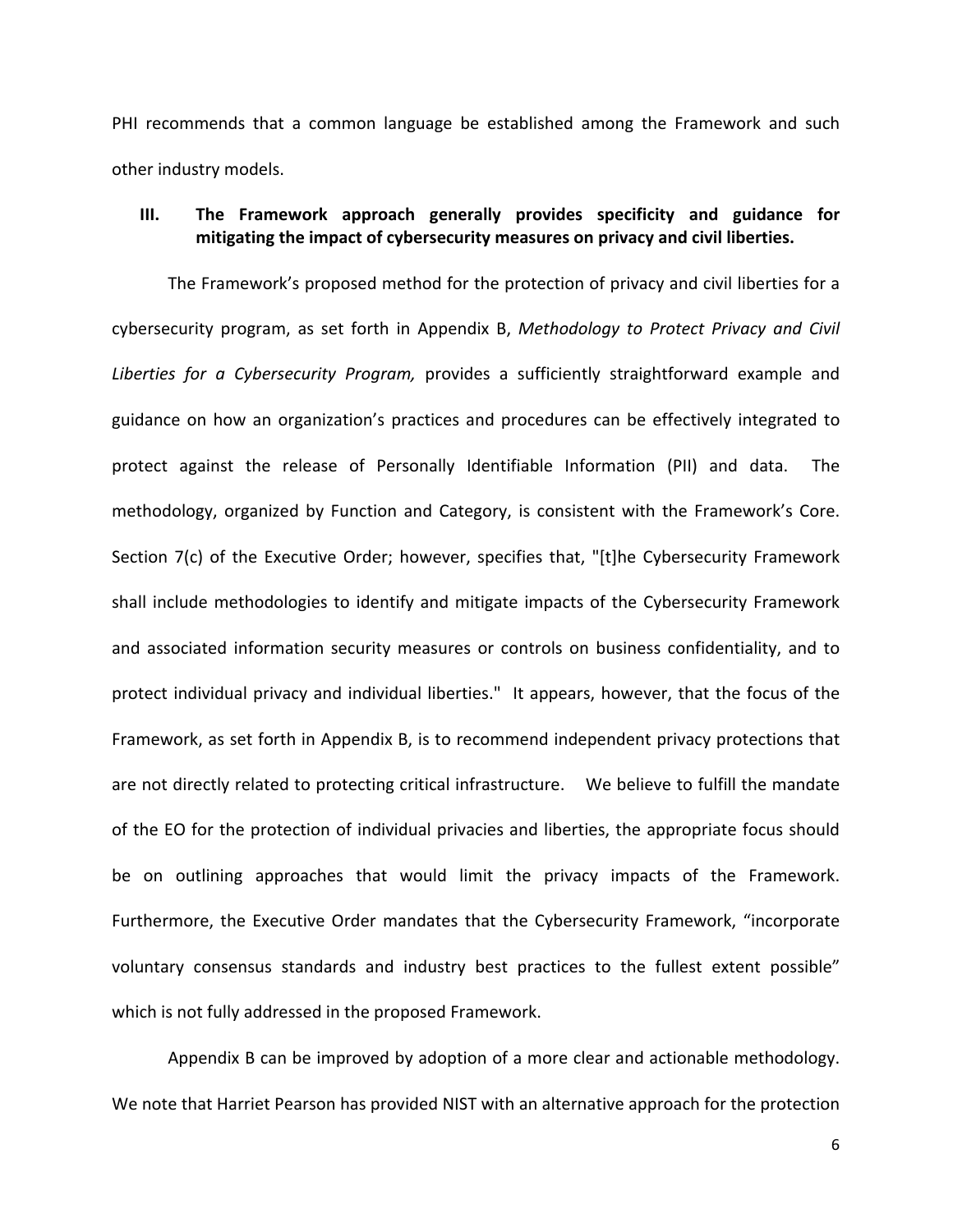of individual privacy and individual liberties.<sup>2</sup> She proposes this approach as an alternative to Appendix B. Her approach sets forth concepts and principals that are more actionable and processes driven than what currently appears in Appendix B. NIST should consider this alternative approach for how to improve its method for protecting the privacy and civil liberties of individuals.

It is also important to note, like the Framework's Core, the objective of the proposed method for protecting privacy and civil liberties should be neither to impose additional privacy oversight on owners of assets and systems critical to industry infrastructure, nor to replace currently-existing legal obligations that afford best practices protection of PII. The methodology in Appendix B should be revised and tailored to the stated purpose of the Framework, ie., to improve critical infrastructure cybersecurity, in order to "help owners and operators of critical infrastructure identify, assess, and manage cyber risk."<sup>3</sup>

Lastly, the Framework's Core does not currently enable organizations to incorporate threat information. The Framework excludes from its Core an "Automated Indicator Sharing," tool. Rather, the Core leaves that effort to be among those areas for "improvement that should be addressed through future collaboration with particular sectors and standards-development organizations," Appendix C: Areas for Improvement for the Cybersecurity Framework. While a recommendation for immediate integration of an automated indicator sharing tool that provides organizations timely, actionable information for real time detection and response to

 $<sup>2</sup>$  December 5, 2013, Harriet P. Pearson.</sup>

http://csrc.nist.gov/cyberframework/framework.comments/20131205\_harriet\_pearson\_hoganlovells.pdf

 $3$  Executive Order 13636, Improving Critical Infrastructure Cybersecurity Sec. 7(b)